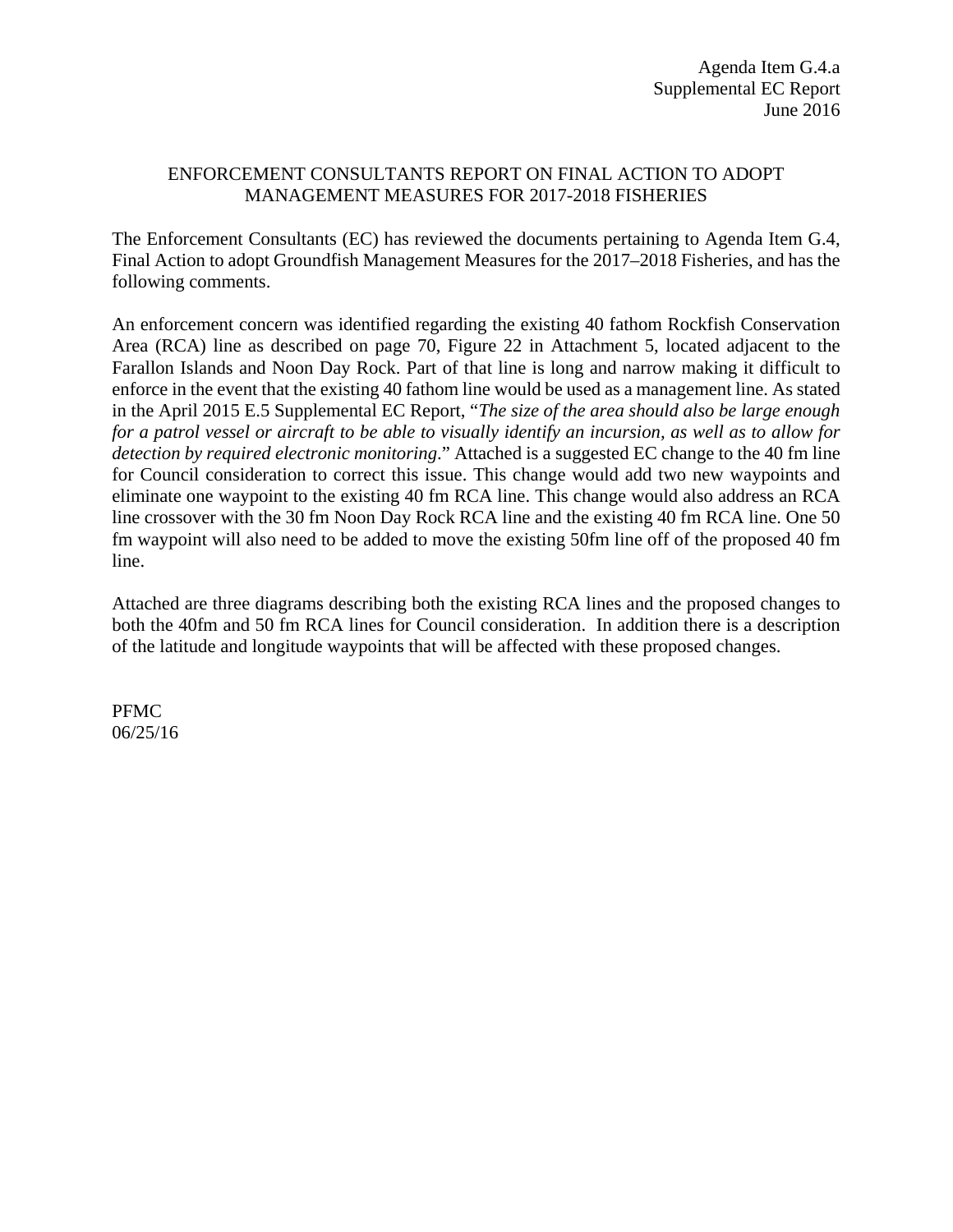### ! **Proposed 40 and 50 Fathom RCA Line Changes - Noonday Rock EC Option**

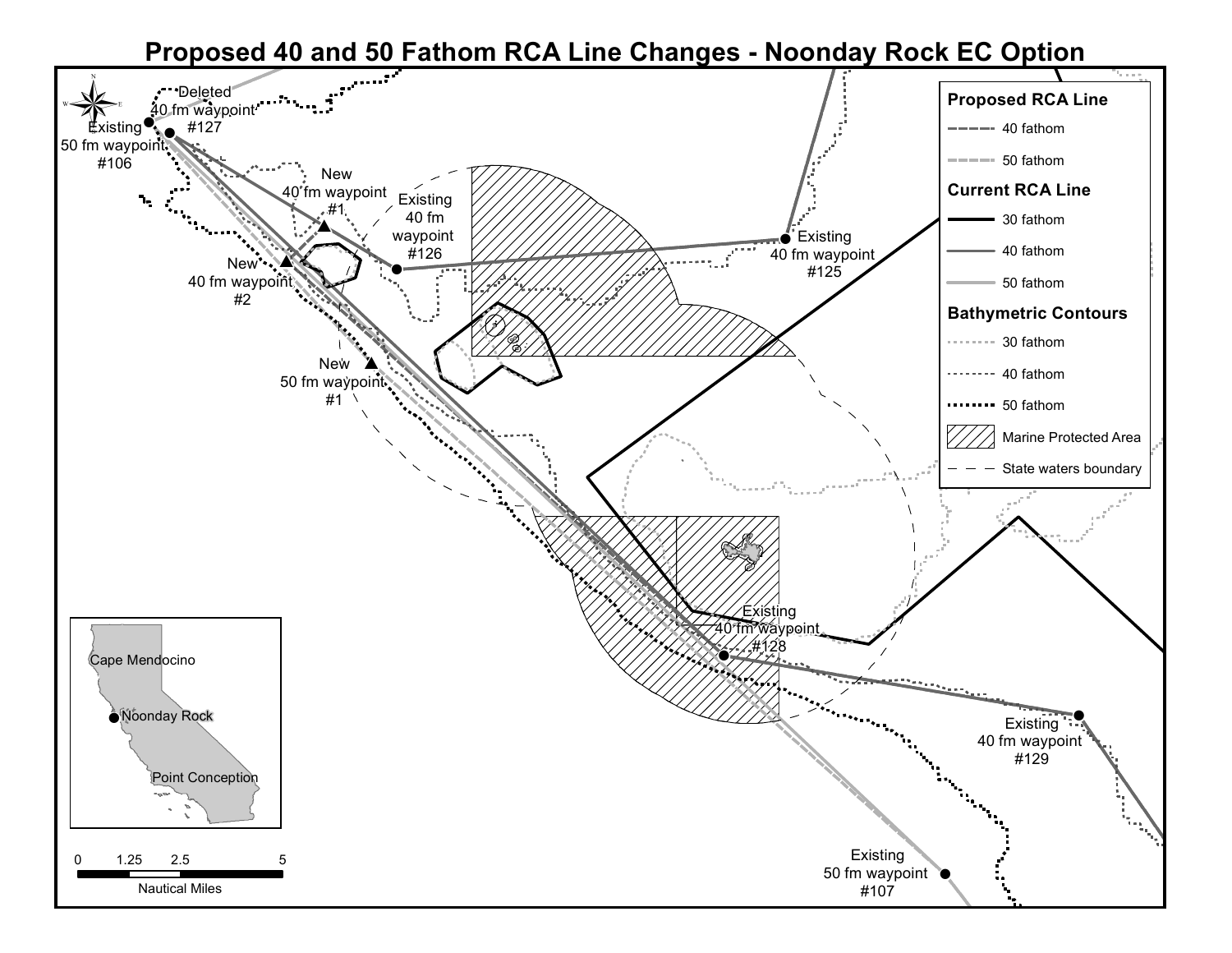# **40 Fathom RCA - Noonday Rock**

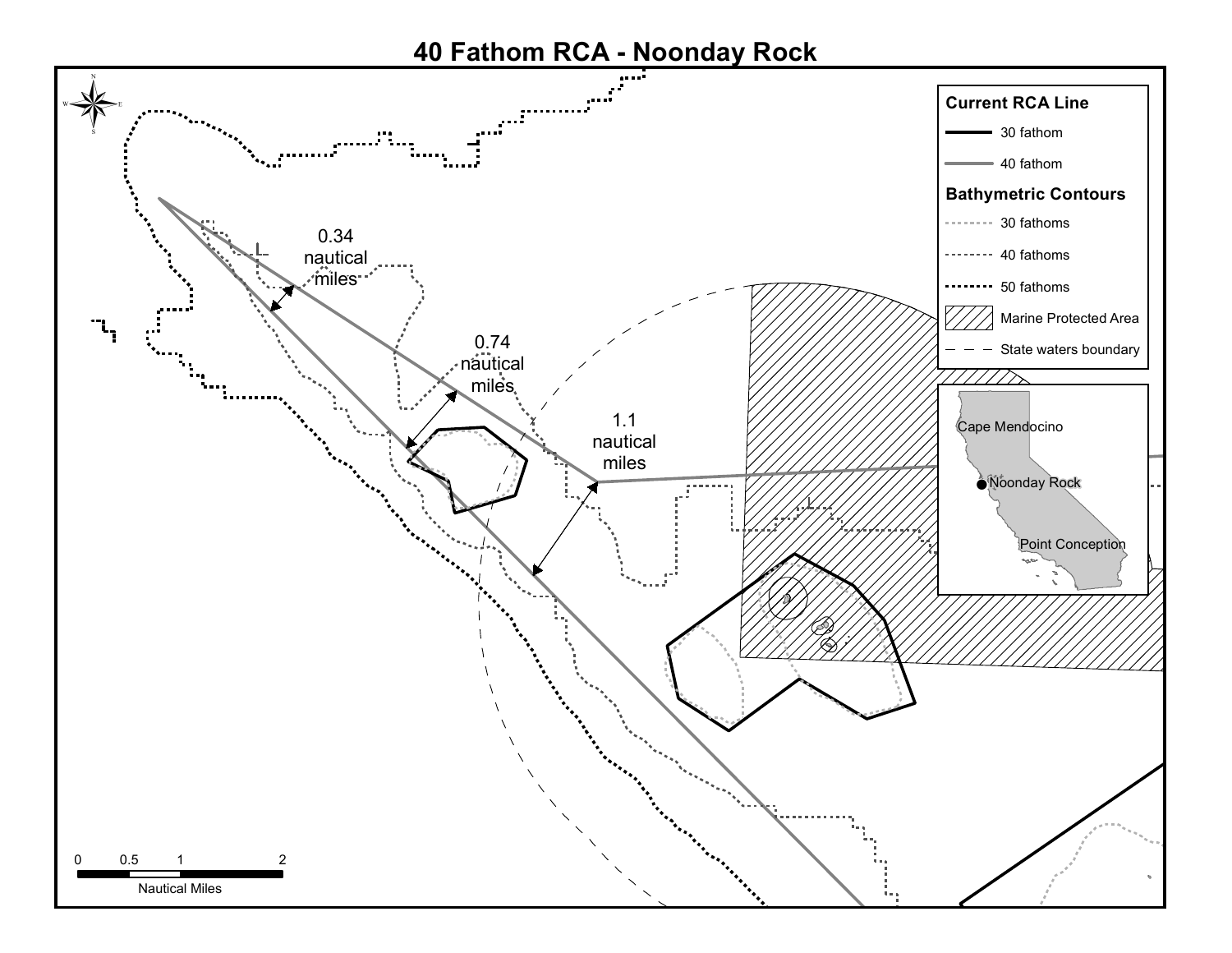## **40 Fathom RCA - Noonday Rock EC Option**

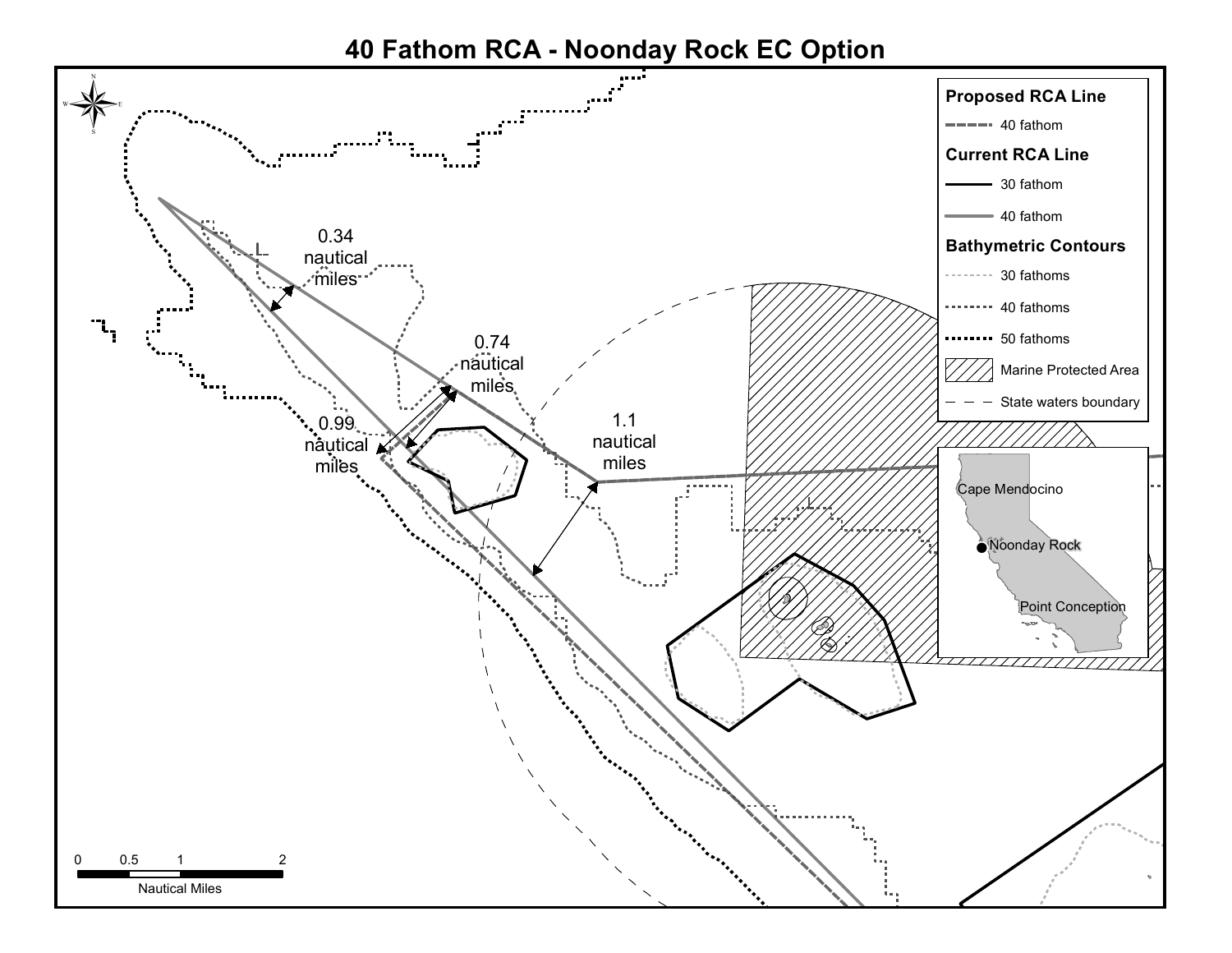### **Noonday Rock Cross Over**